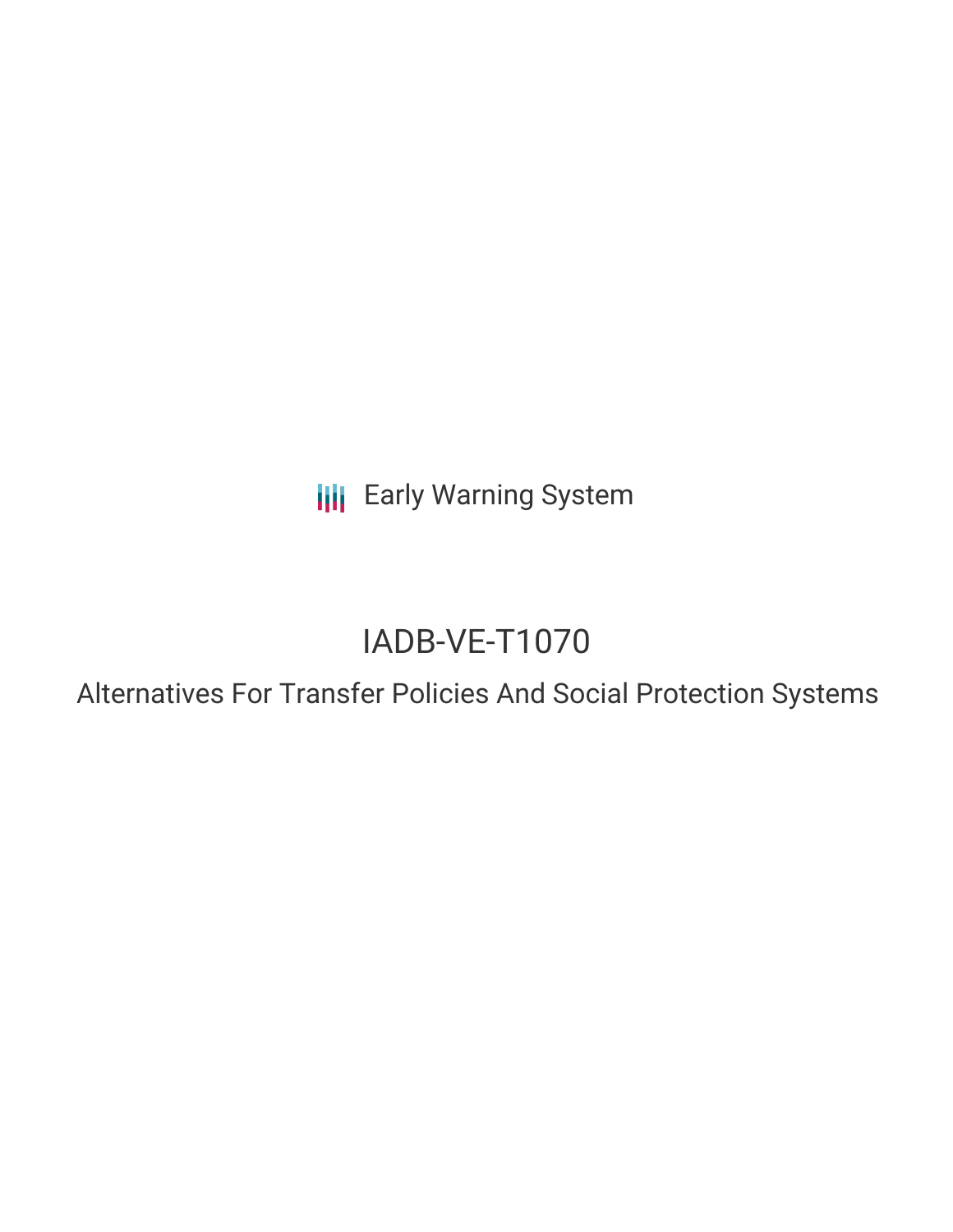

## **Quick Facts**

| <b>Countries</b>               | Venezuela                                 |
|--------------------------------|-------------------------------------------|
| <b>Financial Institutions</b>  | Inter-American Development Bank (IADB)    |
| <b>Status</b>                  | Approved                                  |
| <b>Bank Risk Rating</b>        | C                                         |
| <b>Voting Date</b>             | 2019-07-24                                |
| <b>Sectors</b>                 | Law and Government, Technical Cooperation |
| <b>Investment Type(s)</b>      | Grant                                     |
| <b>Investment Amount (USD)</b> | $$0.30$ million                           |
| <b>Grant Amount (USD)</b>      | $$0.30$ million                           |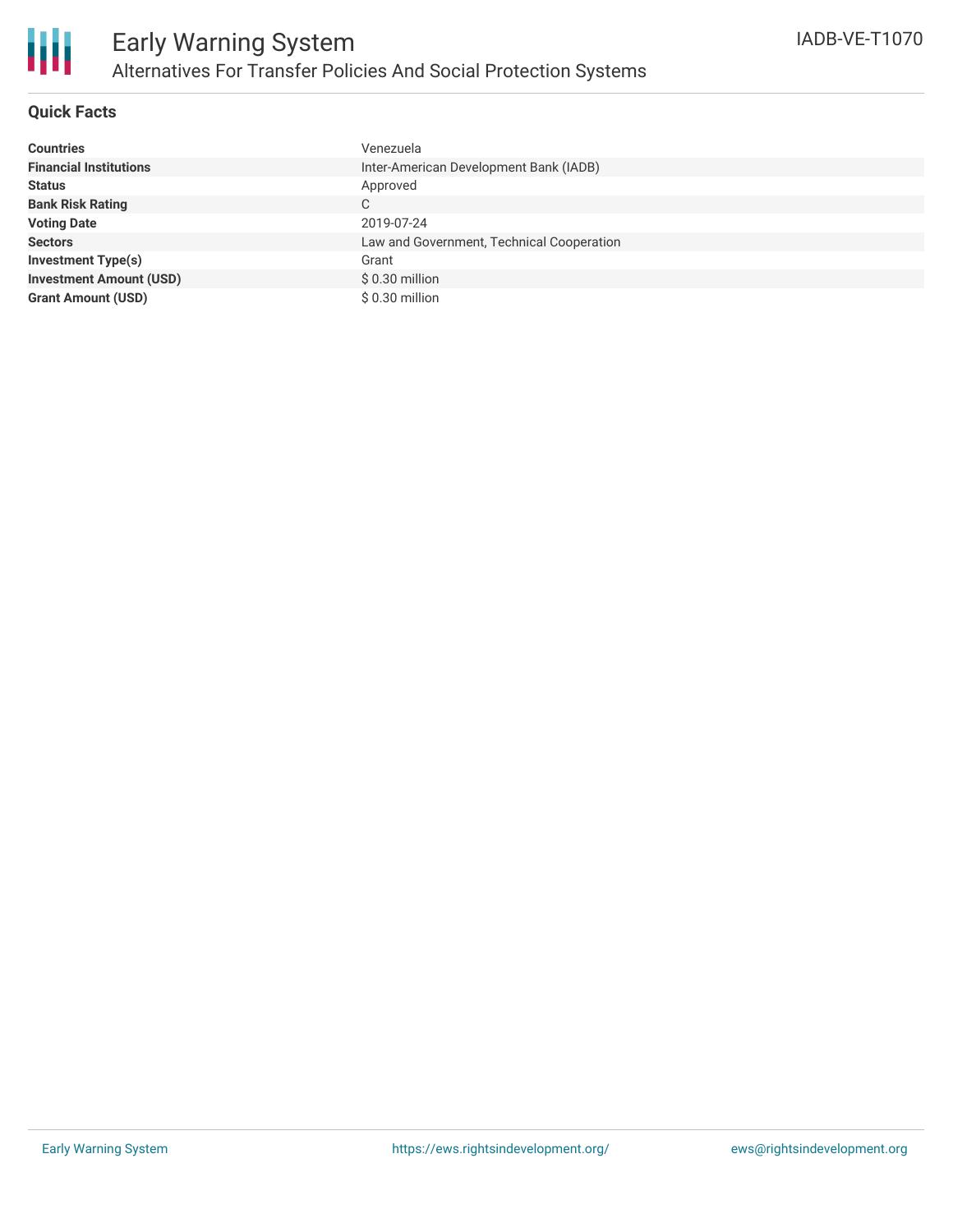

# **Project Description**

According to IADB website, the objective of this technical cooperation is to generate the knowledge needed for the design of a cash transfer program. In particular, the technical cooperation aims to support the design of the different phases the program's operating cycle, and the training of human resources for its management.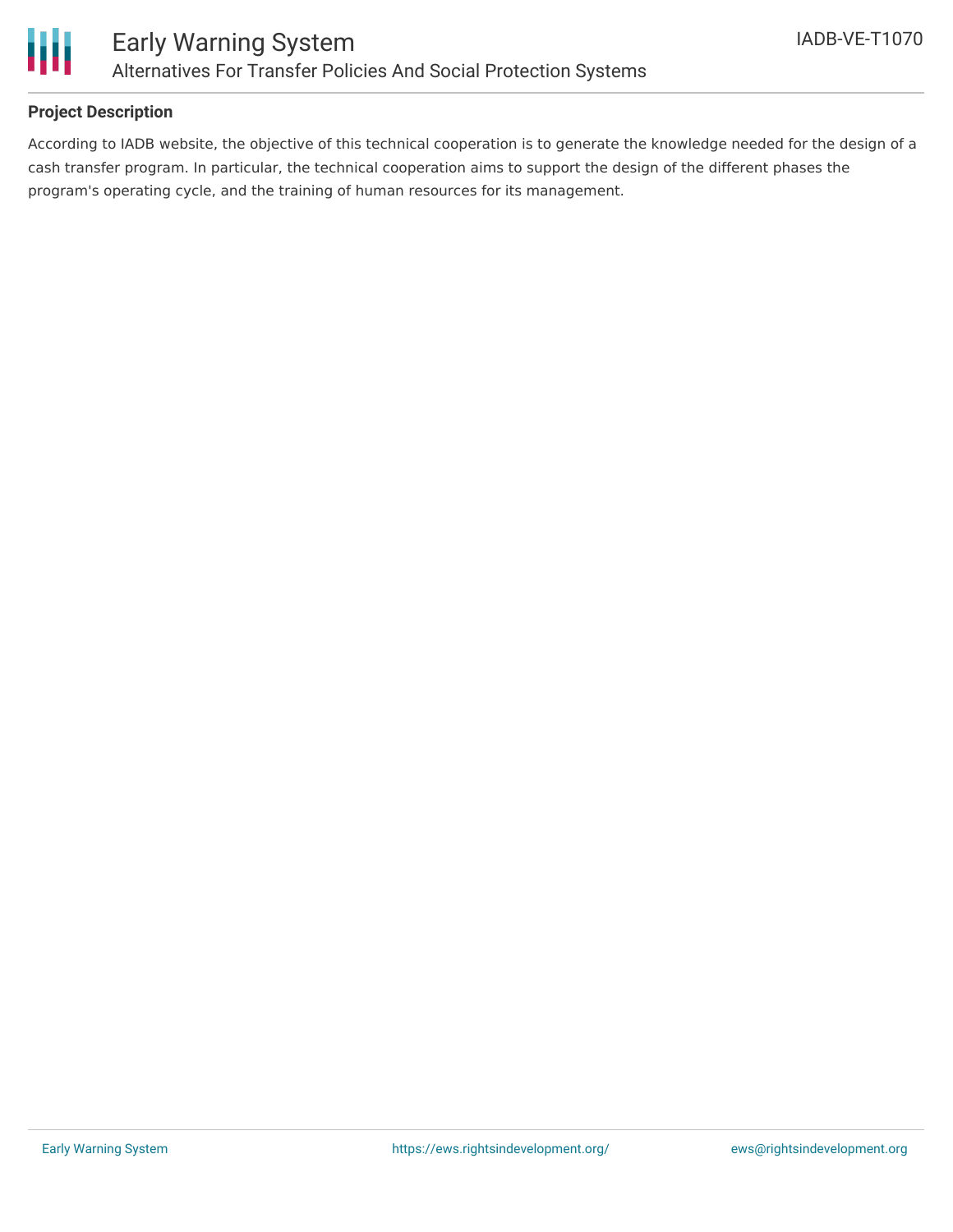

## **Investment Description**

• Inter-American Development Bank (IADB)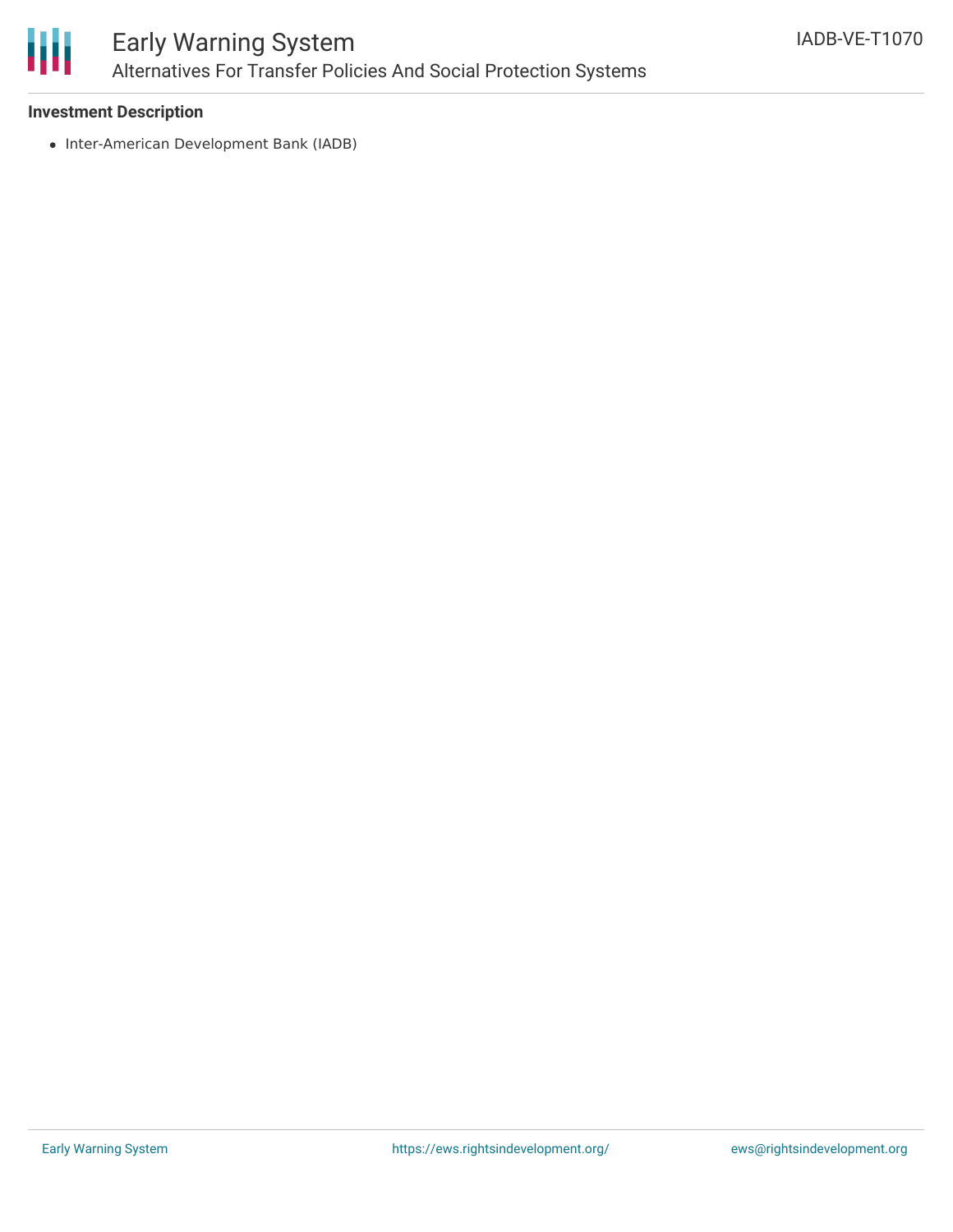

# **Contact Information**

No contact information provided at the time of disclosure.

#### **ACCOUNTABILITY MECHANISM OF IADB**

The Independent Consultation and Investigation Mechanism (MICI) is the independent complaint mechanism and fact-finding body for people who have been or are likely to be adversely affected by an Inter-American Development Bank (IDB) or Inter-American Investment Corporation (IIC)-funded project. If you submit a complaint to MICI, they may assist you in addressing the problems you raised through a dispute-resolution process with those implementing the project and/or through an investigation to assess whether the IDB or IIC is following its own policies for preventing or mitigating harm to people or the environment. You can submit a complaint by sending an email to MICI@iadb.org. You can learn more about the MICI and how to file a complaint at http://www.iadb.org/en/mici/mici,1752.html (in English) or http://www.iadb.org/es/mici/mici,1752.html (Spanish).